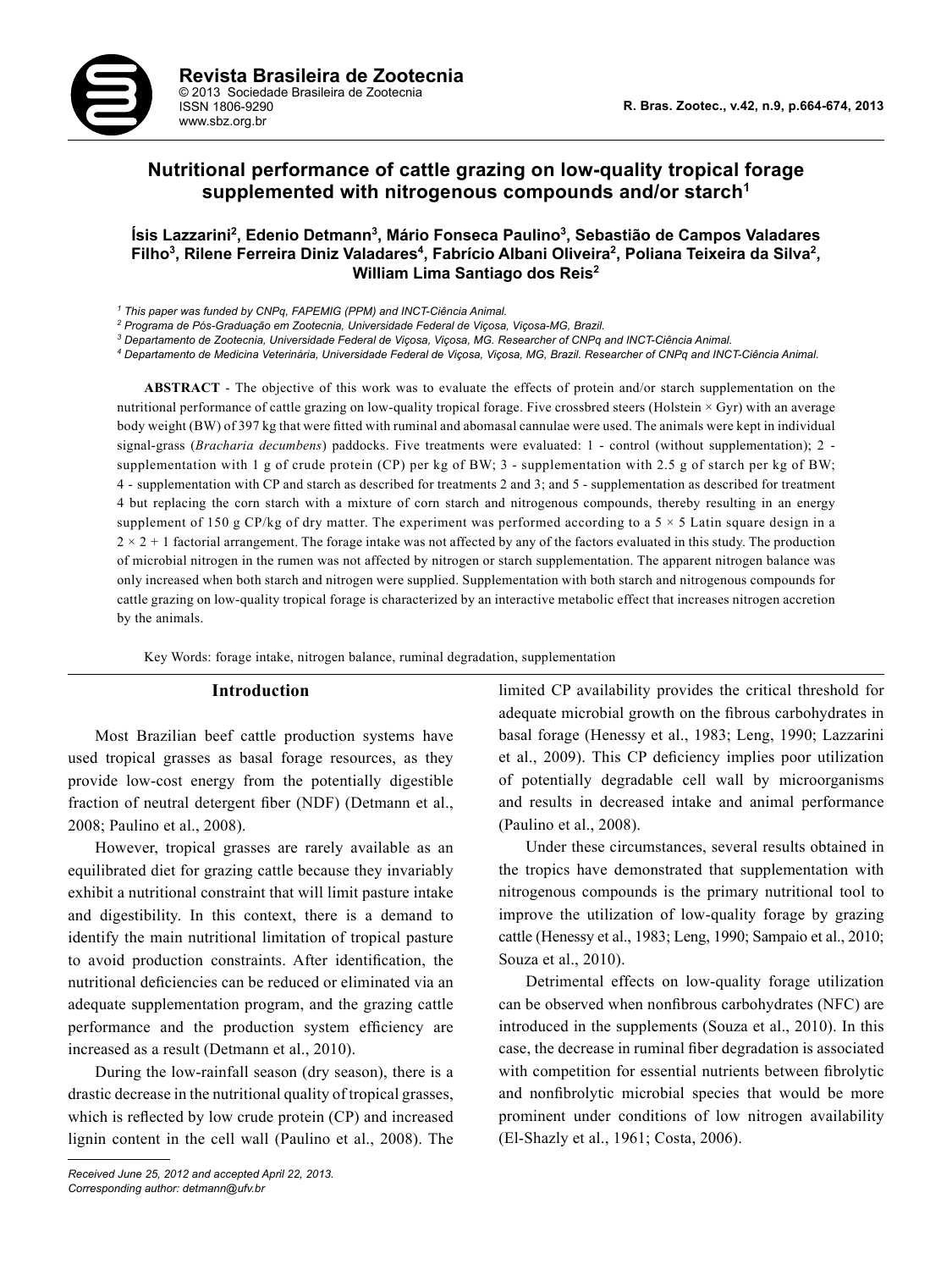However, research conducted in the tropics has indicated that simultaneous nitrogen and energy supplementation could exert interactive effects on the metabolism of nitrogenous compounds and increase nitrogen assimilation in the rumen (Lee et al., 1987; Detmann et al., 2010; Souza et al., 2010). Nevertheless, information about the effects of the interactions between supplemental nitrogen and energy on the utilization of low-quality forage by grazing beef cattle remains scarce in the tropics.

Therefore, the objective of this work was to evaluate the effects of supplementation with nitrogenous compounds and/or NFC (starch) on the intake, digestibility and nitrogen metabolism by cattle grazing on low-quality tropical forage.

#### **Material and Methods**

The experiment was performed from July to September 2008 (dry season) in Viçosa, Minas Gerais, Brazil. Five crossbred steers (Holstein  $\times$  Gyr) with an average body weight (BW) of  $397\pm13$  kg were surgically fitted with ruminal and abomasal cannulae and kept in individual signalgrass (*Brachiaria decumbens*) paddocks of approximately 0.34 ha. Water and a mineral mixture were available to the steers at all times. All surgical and animal care procedures were approved by the University Animal Care Committee. Ruminal and abomasal fistulae and their surrounding areas were cleaned routinely during the experiment.

Five treatments were evaluated: 1 - control without supplementation; 2 - supplementation with 1 g of CP per kg of BW; 3 - supplementation with 2.5 g of starch (*Amisol 3408*®, CornProducts Co.) per kg of BW; 4 - supplementation with nitrogenous compounds and cornstarch as described for treatments 2 and 3; and 5 - supplementation as described for treatment 4 but replacing the corn starch with a mixture of corn starch and nitrogenous compounds, thereby resulting in an energy supplement of 150 g CP/kg of dry matter (DM). The supplement amount was calculated based on BW at the beginning of each experimental period. It was placed in two portions of equal weight in the rumen of the animals daily at 06h00 and 18h00 during the experimental period.

A mixture of urea, ammonium sulfate and albumin (*Maximus*, Arve Alimentos Co.) was used as a source of nitrogenous compounds at a ratio of 4.5:0.5:1.0. The nitrogenous compound supplement lacked carbohydrate content, thereby allowing the supplementation effects with nitrogenous compounds to be evaluated without any supplementary source of fiber or energy interfering with the measurements. Albumin was included in the supplement to

meet the microbial requirements for true degradable protein and to supply essential substrates, such as branched-chain volatile fatty acids.

The experiment consisted of five 15-day experimental periods. The first 5 days of each experimental period were used to adapt the animals to the supplements.

The available forage in the pasture was estimated by cutting five square areas  $(0.5 \times 0.5 \text{ m})$  in each paddock that were randomly chosen on the first day of the experimental period. The samples were oven-dried (60 °C), processed in a knife mill (1-mm) and analyzed for DM content (Detmann et al., 2012). The average forage availability during the experiment was 2.80±0.31 t of DM/ha.

The evaluation of the consumed forage was performed with hand-plucked samples that were obtained on the first, fourth and seventh days of each experimental period. The samples were oven-dried (60 °C) and processed in a knife mill (1- and 2-mm). Composite samples were produced for each paddock and experimental period.

Fecal excretion was estimated using titanium dioxide as an external marker. Titanium dioxide was infused (20 g/day) into the rumen of each animal at 12h00 from the first to the eighth day of each experimental period. Fecal samples were taken from the rectum of each animal according to the following schedule: sixth day  $-$  08h00 and 14h00; seventh day – 10h00 and 16h00; and eighth day – 12h00 and 18h00. Concurrently with fecal sampling, samples of the abomasal contents were taken.

The samples of feces and abomasal contents were ovendried (60 °C) and processed in a knife mill (1 and 2 mm). Next, composite samples were produced for each animal and experimental period.

To evaluate the ruminal ammonia nitrogen (RAN) concentration and pH, samples of ruminal fluid were taken on the ninth day of each experimental period at 06h00, 12h00, 18h00 and 24h00. The samples were collected manually from the liquid:solid interface of the rumen mat, filtered through a triple layer of cheesecloth and subjected to pH assessment using a digital potentiometer (TEC-3P-MP, Tecnal®). A 40 mL aliquot was subsequently separated, fixed with 1 mL of  $H_2SO_4(1:1)$  and frozen (-20 °C).

The *in situ* incubation to estimate the rumen degradation parameters of the NDF was performed between the 10th and 15th days of each experimental period. The pasture samples obtained by hand-pluck sampling on the first day of each experimental period were processed in a knife mill (2-mm) and placed in nonwoven textile (100  $g/m^2$ ) bags (Casali, 2006) at a ratio of 20 mg DM/cm2 of bag surface. The bags, utilized in duplicate for each incubation time, were placed into the rumen of the animals. The following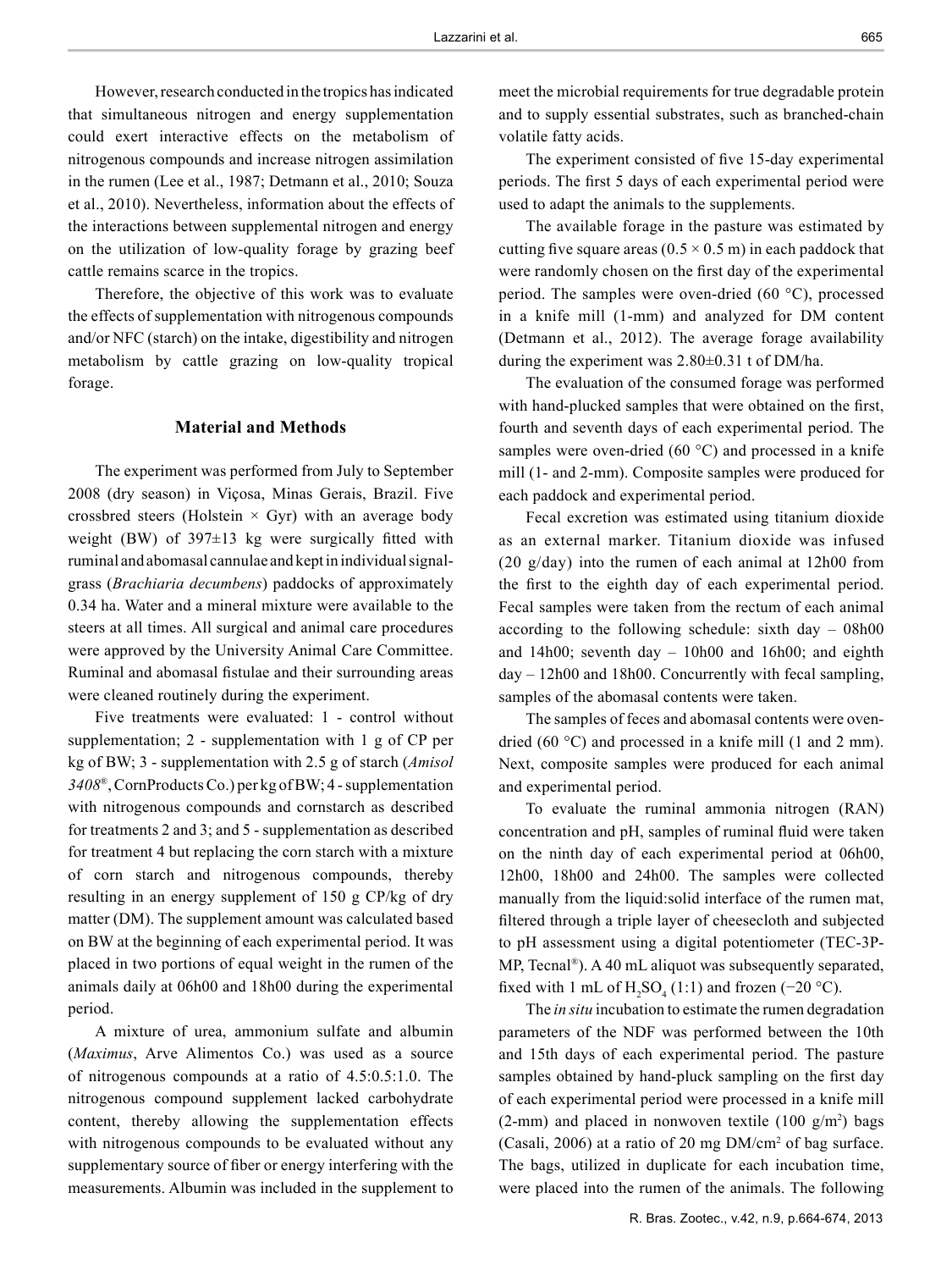incubation times were used: 0, 3, 6, 9, 12, 24, 36, 48, 60, 72, 96 and 120 hours. After incubation, the bags were cleaned with tap water and oven-dried (60 $\degree$ C).

On the 15th day of each experimental period, urine spot samples were obtained before (06h00) and approximately 6 hours (12h00) after the morning supplementation. The samples were filtered through cheesecloth, and a 10 mL aliquot was separated, diluted with 40 mL  $H_2SO_4(0.036\ N)$ and frozen  $(-20 \degree C)$ .

Blood was collected from the jugular vein of each animal on the 15th day (4 hours after the morning supplementation) using test tubes containing separator gel and coagulation accelerator (BD Vacuntainer® SST II Advance). The samples were centrifuged at 2700×*g* for 20 min to obtain the serum, which was frozen thereafter (−20 °C).

Forage, fecal and abomasal content samples (processed to pass through a 1-mm screen sieve) were analyzed for DM, organic matter (OM), CP and ether extract (EE) contents, according to the methods of INCT-Ciência Animal (Detmann et al., 2012). In the NDF analysis, the samples were treated with heat-stable alpha amylase without using sodium sulfite and were corrected for residual ash and protein (NDFap; Detmann et al., 2012). The lignin content was obtained by cellulose solubilization using sulfuric acid. The supplement samples were analyzed for DM, OM and CP content as described above (Table 1).

The NFC contents (g/kg DM) were estimated following the suggestions of Detmann & Valadares Filho (2010), as follows:

$$
NFC = OM - [EE + NDFap + (CP - CPu + U)] \tag{1}
$$

where CPu is the CP content from urea (g/kg DM) and U is the urea content  $(g/kg \text{ DM})$ . The other terms were previously defined (g/kg DM).

The fecal samples were evaluated for titanium dioxide content according to the colorimetric method (Detmann et al., 2012). The fecal excretion of DM was obtained as the ratio of the daily dose to the fecal content of the marker.

The estimates of pasture intake were obtained using indigestible NDF (iNDF) as an internal marker. The contents of iNDF were estimated in the samples (processed to pass a 2-mm screen sieve) using a 240-hour *in situ* incubation procedure as suggested by Casali (2006). The intake was obtained as follows:

$$
DMI = fDMI + sDMI = \frac{(FE \times iNDFfc)}{iNDFfor} + sDMI \text{ (2)},
$$

where DMI is the dry matter intake (g/day), fDMI is the DM intake from forage (g/day), sDMI is the DM intake from the supplement  $(g/day)$ , FE is the fecal excretion of DM ( $g/day$ ), iNDFfc is the fecal content of iNDF ( $g/g$  DM) and iNDFfor is the forage content of iNDF (g/g DM).

The abomasal flow was calculated as the ratio of the intake to the abomasal content of iNDF.

The RAN content in the ruminal fluid samples was determined using the micro-Kjeldahl system without acid digestion and after distillation with potassium hydroxide (2 N), after previous centrifugation of the sample to 1000×*g* for 15 min. The concentrations obtained at the different sampling times were combined by animal and period to obtain a single value that represented the average daily RAN concentration. Ruminal pH values were combined in a similar manner.

After thawing, the urine samples were grouped by animal and experimental period. The creatinine, uric acid and allantoin contents in urine were estimated using modified Jaffé (Bioclin K016-1), LCF enzymaticcolorimetric (Human 10687) and colorimetric (Chen & Gomes, 1992) methods, and the total nitrogen content was estimated by the Kjeldahl method (Detmann et al., 2012). The urea concentrations in blood serum were obtained by the enzymatic-colorimetric (Bioclin K047) method.

Table 1 - Chemical composition of pasture and supplements

|                                                                    | Supplements |        |                          |                       |                      |  |  |  |
|--------------------------------------------------------------------|-------------|--------|--------------------------|-----------------------|----------------------|--|--|--|
| Item                                                               | Nitrogen    | Starch | $Nitrogen + Starch$      | Additional supplement | Pasture <sup>4</sup> |  |  |  |
| $Dry$ matter <sup>1</sup>                                          | 943.3       | 873.7  | 908.5                    | 907.3                 | $363.5 \pm 17.9$     |  |  |  |
| Organic matter <sup>2</sup>                                        | 984.2       | 999.2  | 983.4                    | 983.6                 | $908.5 \pm 2.3$      |  |  |  |
| Crude protein $2$                                                  | 1962.3      | 0.0    | 560.7                    | 677.3                 | $82.4 \pm 2.4$       |  |  |  |
| Ether extract <sup>2</sup>                                         |             | ۰.     | $\overline{\phantom{a}}$ | ۰                     | $15.4 \pm 0.6$       |  |  |  |
| Neutral detergent fiber corrected for ash and protein <sup>2</sup> |             |        |                          |                       | $600.9 \pm 6.6$      |  |  |  |
| Nonfibrous carbohydrates <sup>2</sup>                              | 37.4        | 999.2  | 950.9                    | 944.3                 | $209.7 \pm 5.6$      |  |  |  |
| Neutral detergent insoluble protein <sup>3</sup>                   |             | ۰.     | $\overline{\phantom{0}}$ | ۰                     | $336.5 \pm 12.7$     |  |  |  |
| Lignin <sup>2</sup>                                                |             |        |                          | ۰                     | $48.6 \pm 1.7$       |  |  |  |
| Indigestible neutral detergent fiber <sup>2</sup>                  |             |        |                          |                       | $255.0 \pm 8.1$      |  |  |  |

1 g/kg as fed.

 $2$  g/kg DM.

3 g/kg CP.

4 Mean±standard error (hand-plucked samples).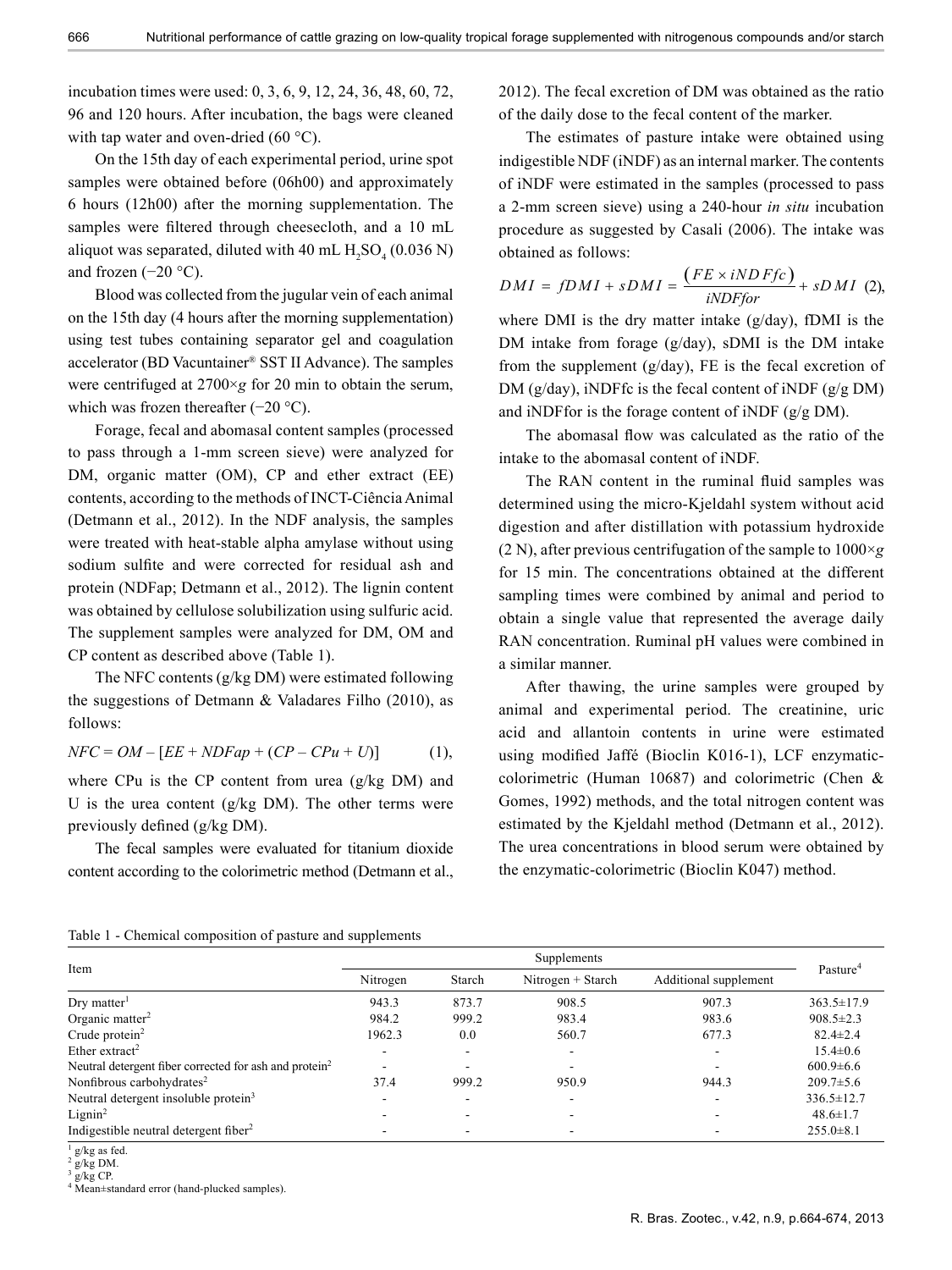The total urinary volume was estimated using the ratio of creatinine excretion per unit of BW to its concentration in the urine (Chizzotti et al, 2006). The excretion of purine derivatives was calculated from the sum of the quantities of allantoin and uric acid excreted in urine. From this finding, the absorbed purines were calculated by the following equation (Barbosa et al., 2011):

$$
AP = \frac{PD - 0.3 \times BW^{0.75}}{0.80} \tag{3}
$$

where AP is the amount of absorbed purines (mmol/day), PD is the amount of excreted purine derivatives (mmol/ day), 0.80 is the recovery of absorbed purines as purine derivatives in the urine (mmol/mmol) and 0.3 is the excretion of endogenous purine derivatives in the urine per unit of metabolic size (mmol).

The microbial synthesis of nitrogenous compounds in the rumen (NMIC, g/day) was estimated as a function of the absorbed purines and the  $N_{RNA}:N_{\text{TOTAL}}$  ratio of the microorganisms (Chen & Gomes, 1992), as follows:

$$
NMIC = \frac{70 \times AP}{0.83 \times R \times 1000}
$$
 (4),

where R is the  $N_{RNA}:N_{\text{TOTAL}}$  ratio in the microorganisms (mg/mg), 70 is the nitrogen content in purines (mg/mol) and 0.83 is the intestinal digestibility of the microbial purines (mg/mg).

An  $N_{RNA}$ :  $N_{TOTAL}$  ratio of 0.139 was used. This estimate represents the average obtained from experiments with cattle fed low-quality tropical forage (Figueiras, 2008).

The degradation residues were evaluated for NDF content by using a fiber analyzer (Ankom 220®).

The NDF residues obtained in all of the experimental periods for each treatment were evaluated as one dataset. Thus, one curve adjustment was done for each treatment.

The NDF degradation profiles were interpreted using a logistic model (Van Milgen et al., 1991) as follows:

$$
R_t = pdNDF \times (1 + \lambda \times t) \times exp(-\lambda \times t) + uNDF
$$
 (5),

where  $R_t$  is the nondegraded residue of NDF at time "t" (g/100 g NDF), pdNDF is the potentially degradable fraction of NDF (g/100 g NDF), uNDF is the nondegradable

fraction of NDF ( $g/100 g$  NDF) and  $\lambda$  is the common rate of lag and degradation (h<sup>-1</sup>).

The discrete lag for fiber degradation (LAG, h) was estimated as:

$$
LA G = \frac{R(0) - R(t_i)}{R'(t_i)} + t_i
$$
 (6),

where  $R(0)$  is the nondegraded residue of NDF at  $t = 0$  $(g/100 \text{ g } \text{NDF})$ ,  $R(t_i)$  is the nondegraded residue of NDF at the inflection of the fitted degradation profile  $(g/100 g \text{ NDF})$ ,  $R'(t)$  is the mathematical derivative of the fitted degradation profile at the inflection point (maximal degradation rate)  $(h^{-1})$  and  $t_i$  is the time when the inflection point occurs (h) as defined by  $t_i = 1/\lambda$  (Van Milgen et al., 1991).

The experiment was analyzed following a  $5 \times 5$  Latin square design according to a  $2 \times 2 + 1$  factorial arrangement (with or without nitrogenous compounds and with or without starch, plus the additional treatment). After the analysis of variance, the treatments were compared using contrasts (Table 2). All statistical procedures were performed using the GLM procedure of SAS (Statistical Analysis System, version 9.1) using  $\alpha = 0.10$ .

The nonlinear adjustments of the models described in Equation (5) followed the Gauss-Newton iterative algorithm, which is implemented in the NLIN procedure of SAS (Statistical Analysis System, version 9.1). After adjusting, the treatments were compared using the  $\chi^2$  distribution according to the nonlinear identity test described by Regazzi (2003). In this case, the overall difference among all treatments was evaluated. The test was performed only on parameter λ. The pdNDF and uNDF fractions (Equation 5) were not statistically evaluated because they are considered inherent characteristics of the substrate (Detmann et al., 2008). We used 0.10 as the asymptotic critical probability for type I error.

### **Results**

The intake of DM, DM from forage, OM, EE, NDF, digested NDF (DNDF) and iNDF was not affected (P>0.10) by any type of supplement (Table 3). Nevertheless,

Table 2 - Distribution of coefficients employed in the contrasts among treatments

|                          |         |          | Treatments          |                     |                          |
|--------------------------|---------|----------|---------------------|---------------------|--------------------------|
| Contrast                 | Control | Nitrogen | Starch              | $Nitrogen + Starch$ | Additional supplement    |
|                          |         |          | Orthogonal set      |                     |                          |
| Nitrogen                 | $^{+1}$ | -        |                     |                     |                          |
| Starch                   | +       | ÷ι       | - 1                 | - 1                 |                          |
| Nitrogen $\times$ Starch | $+$     | ۰.       | - 1                 | + I                 |                          |
|                          |         |          | Additional contrast |                     |                          |
| Additional comparison    |         |          |                     | $^+$                | $\overline{\phantom{a}}$ |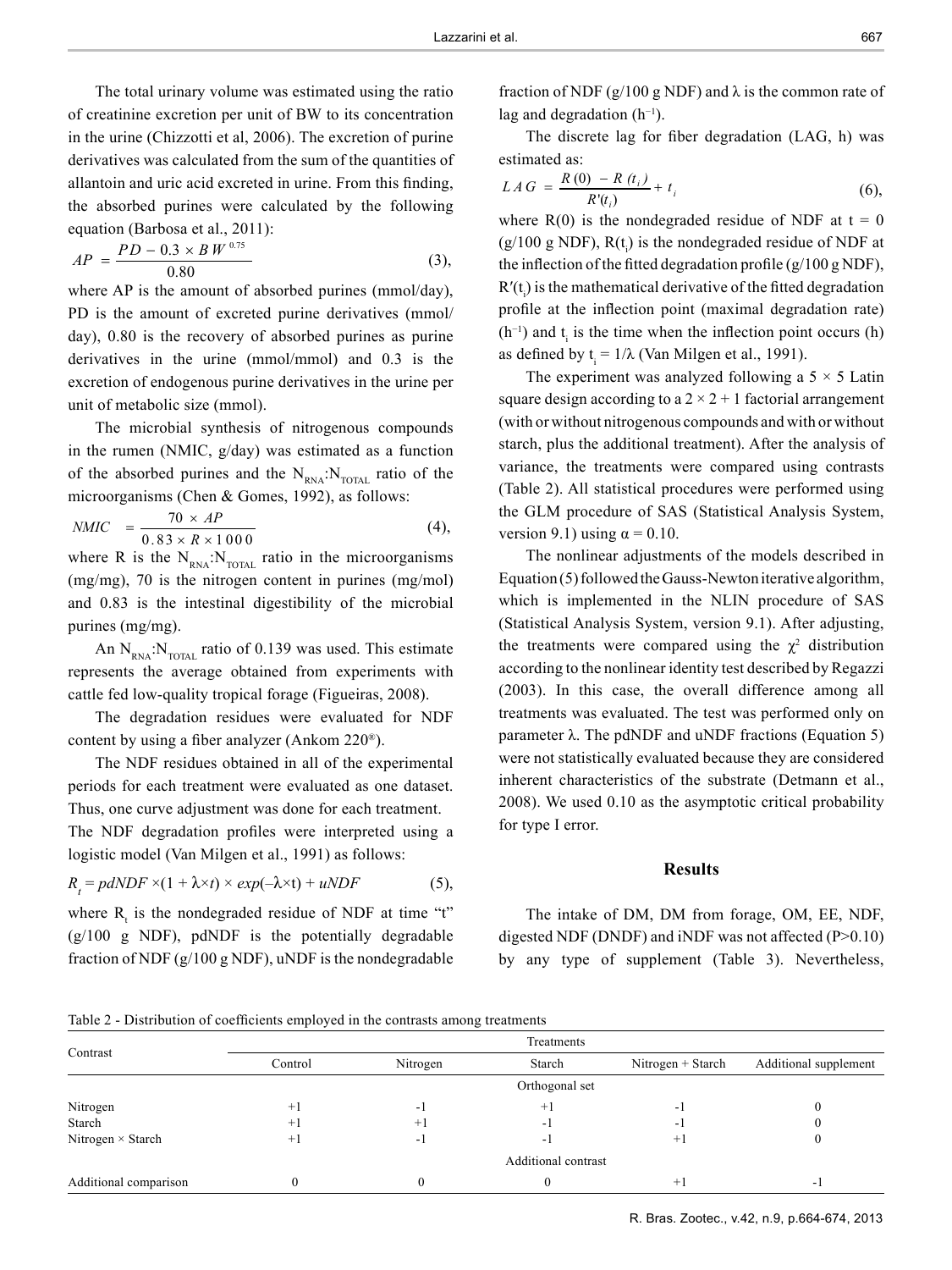supplementation with nitrogenous compounds increased the intake of DM from forage, NDF and DNDF (kg/d) by 19.3, 20.6 and 27.9%, respectively, compared with the control treatment, albeit without significance (P>0.10; Table 3).

An interaction effect between nitrogen and starch supplementation was observed for CP intake (P<0.04). Analysis of this effect revealed that nitrogen supplementation increased CP intake  $(P<0.10)$  with or without starch supplementation, although simultaneous nitrogen and starch supplementation resulted in a higher CP intake than nitrogen supplementation alone  $(P<0.10)$ . When nitrogen was not supplied, starch supplementation did not affect (P>0.10) CP intake (Table 4). Moreover, supplying additional nitrogenous compounds to animals supplemented with both nitrogen and starch (additional treatment) increased (P<0.02) CP intake (Table 3).

Non-fibrous carbohydrate intake was increased  $(P<0.01)$  by starch supplementation but not by nitrogen supplementation (P>0.10; Table 3).

The intake of digested OM was not affected by starch or nitrogen, neither alone nor in combination (P>0.10). Nonetheless, digested OM intake was increased (P<0.08) when additional nitrogen was supplied to the animals supplemented with both nitrogen and starch (Table 3).

The intake of total digestible nutrients (TDN) was increased  $(P<0.04)$  by both types of supplements, but there was no interaction effect (P>0.10). Total digestible nutrient intake was also increased  $(P<0.05)$  by supplying additional

nitrogen to the animals supplemented with both nitrogen and starch (Table 3).

Table 4 - Evaluation of the interaction between nitrogen and starch supplementation

| Starch                               |                   |  |  |  |  |  |
|--------------------------------------|-------------------|--|--|--|--|--|
| Without                              | With              |  |  |  |  |  |
| Crude protein $(CP)$ intake $(kg/d)$ |                   |  |  |  |  |  |
| 0.570Ba                              | 0.563Ba           |  |  |  |  |  |
| 0.988Ab                              | 1.335Aa           |  |  |  |  |  |
| Ruminal digestibility of $CP(g/g)$   |                   |  |  |  |  |  |
| $-0.331Ba$                           | $-0.621Bb$        |  |  |  |  |  |
| 0.065Ab                              | 0.290Aa           |  |  |  |  |  |
| Total digestibility of $CP(g/g)$     |                   |  |  |  |  |  |
| 0.312Ba                              | 0.228Ba           |  |  |  |  |  |
| 0.535Ab                              | 0.673Aa           |  |  |  |  |  |
| Nitrogen intake $(g/d)$              |                   |  |  |  |  |  |
| 91.3Ba                               | 90.1Ba            |  |  |  |  |  |
| 158.2Ab                              | 213.6Aa           |  |  |  |  |  |
| Ruminal ammonia nitrogen (mg/dL)     |                   |  |  |  |  |  |
| 4.46Ba                               | 4.06Aa            |  |  |  |  |  |
| 17.13Aa                              | 8.32Ab            |  |  |  |  |  |
| Apparent nitrogen balance $(g/d)$    |                   |  |  |  |  |  |
| 0.1Aa                                | $-6.1Ba$          |  |  |  |  |  |
| 13.8Ab                               | 69.6Aa            |  |  |  |  |  |
| Serum urea nitrogen (mg/dL)          |                   |  |  |  |  |  |
| 13.7Ba                               | 6.4B <sub>b</sub> |  |  |  |  |  |
| 20.1Ab                               | 26.2Aa            |  |  |  |  |  |
|                                      |                   |  |  |  |  |  |

A,B Means in the same column followed by different letters are different (P<0.10). a,b Means in the same row followed by different letters are different (P<0.10).

| Table 3 - Least square means and coefficients of variation (CV) for daily voluntary intake according to the treatments |  |  |
|------------------------------------------------------------------------------------------------------------------------|--|--|
|------------------------------------------------------------------------------------------------------------------------|--|--|

|             |               | Treatments |           | P-value |       |           |         |       |              |             |
|-------------|---------------|------------|-----------|---------|-------|-----------|---------|-------|--------------|-------------|
| Item        | $\mathcal{C}$ | <b>NIT</b> | <b>ST</b> | NIT+ST  | AD    | $CV(\% )$ | N       | S     | $N \times S$ | <b>ADIT</b> |
|             |               |            |           |         |       | kg/d      |         |       |              |             |
| DM          | 6.824         | 8.320      | 7.728     | 8.102   | 9.519 | 22.3      | 0.270   | 0.679 | 0.501        | 0.239       |
| <b>DMF</b>  | 6.824         | 8.141      | 6.720     | 6.690   | 8.100 | 24.6      | 0.438   | 0.351 | 0.417        | 0.237       |
| OM          | 6.209         | 7.546      | 7.117     | 7.462   | 8.789 | 22.3      | 0.278   | 0.588 | 0.516        | 0.229       |
| CP          | 0.570         | 0.988      | 0.563     | 1.335   | 1.654 | 16.2      | < 0.001 | 0.041 | 0.034        | 0.010       |
| EE          | 0.091         | 0.118      | 0.100     | 0.113   | 0.140 | 29.4      | 0.201   | 0.885 | 0.622        | 0.220       |
| NDFap       | 4.015         | 4.841      | 4.108     | 4.060   | 4.773 | 23.5      | 0.413   | 0.468 | 0.359        | 0.293       |
| <b>NFC</b>  | 1.421         | 1.778      | 2.344     | 2.701   | 3.126 | 21.3      | 0.125   | 0.001 | 0.998        | 0.191       |
| <b>DOM</b>  | 2.418         | 3.156      | 3.386     | 3.578   | 4.793 | 28.2      | 0.309   | 0.138 | 0.544        | 0.073       |
| <b>DNDF</b> | 1.974         | 2.525      | 1.993     | 1.917   | 2.594 | 29.2      | 0.423   | 0.327 | 0.297        | 0.122       |
| <b>TDN</b>  | 2.253         | 3.304      | 3.376     | 4.334   | 5.715 | 25.8      | 0.040   | 0.030 | 0.917        | 0.045       |
| iNDF        | 1.667         | 2.048      | 1.804     | 1.831   | 1.823 | 22.9      | 0.299   | 0.836 | 0.364        | 0.978       |
|             |               |            |           |         |       | g/kg BW   |         |       |              |             |
| DM          | 17.4          | 21.1       | 18.9      | 20.0    | 23.1  | 22.3      | 0.255   | 0.935 | 0.517        | 0.280       |
| <b>DMF</b>  | 17.4          | 20.6       | 16.4      | 16.5    | 19.7  | 24.8      | 0.415   | 0.225 | 0.441        | 0.282       |
| <b>OM</b>   | 15.8          | 19.1       | 17.4      | 18.3    | 21.4  | 22.3      | 0.263   | 0.833 | 0.535        | 0.268       |
| NDFap       | 10.2          | 12.3       | 10.0      | 10.0    | 11.6  | 23.9      | 0.396   | 0.313 | 0.389        | 0.293       |
| iNDF        | 4.2           | 5.2        | 4.4       | 4.5     | 4.4   | 23.3      | 0.290   | 0.628 | 0.399        | 0.913       |

DM - dry matter; DMF - DM from forage; OM - organic matter; CP - crude protein; EE - ether extract; NDFap - neutral detergent fiber corrected for ash and protein; NFC nonfibrous carbohydrates; DOM - digested OM; DNDF - digested NDFap; TDN - total digestible nutrients; iNDF - indigestible neutral detergent fiber. C - control (without supplementation); NIT - supplementation with nitrogenous compounds; ST - supplementation with starch; NIT+ST - supplementation with nitrogenous

compounds and starch; AD - supplementation with nitrogenous compounds and a mixture of starch and nitrogen which presented 150 CP/kg DM (additional treatment). N - effect of supplementation with nitrogenous compounds; S - effect of supplementation with starch; N × S - interaction between nitrogenous compounds and starch; ADIT additional comparison between treatments NIT+ST and AD.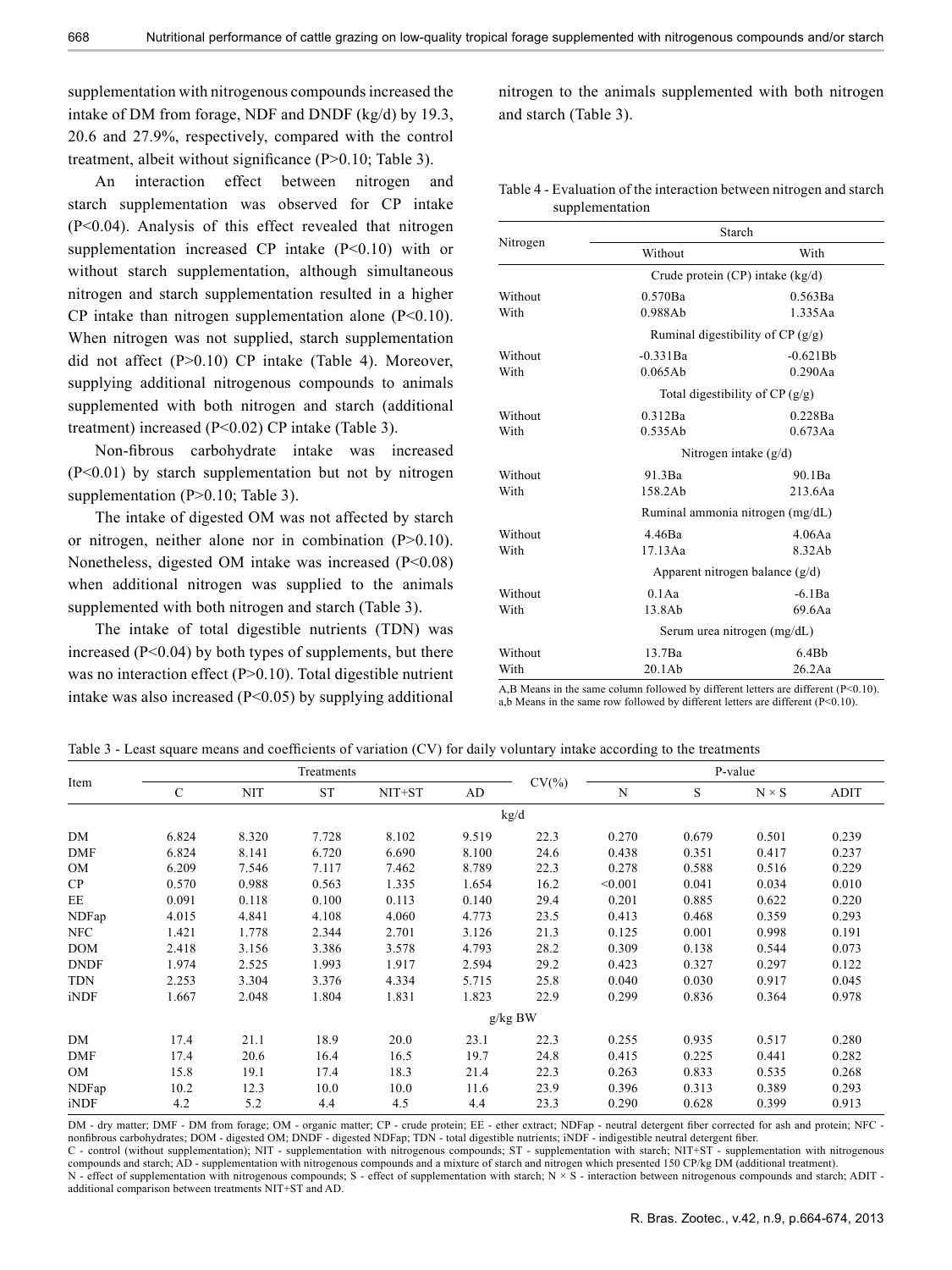The supplementation with nitrogenous compounds increased (P<0.01) the dietary level of TDN, but it did not affect  $(P>0.10)$  the total digestibility coefficients with the exception of CP digestibility, which exhibited an interaction effect between nitrogen and starch (P<0.02). Additionally, starch supplementation improved (P<0.01) the TDN level and total digestibility of the OM and NFC. Supplying additional nitrogen to the animals supplemented with both nitrogen and starch increased the TDN level (P<0.01) and total digestibility of the OM and NDF (P<0.03; Table 5).

Analysis of the interaction effect on the total digestibility of CP revealed that nitrogen supplementation increased the digestibility of this component  $(P<0.10)$  in the presence or absence of starch. However, starch increased CP digestibility  $(P<0.10)$  only when nitrogen was also supplied (Table 4).

An interaction effect between nitrogen and starch  $(P<0.02)$  on the ruminal digestibility of CP (RDCP) was observed. Analysis of this effect revealed that nitrogen supplementation increased the RDCP  $(P<0.10)$  in the presence or absence of starch and changed the estimates from negative to positive. Starch supplementation decreased  $(P<0.10)$  the RDCP in the absence of nitrogen supplementation and increased  $(P<0.10)$  the RDCP in the presence of nitrogen supplementation (Table 4). Additional CP supplementation to the animals supplemented with both nitrogen and starch increased the RDCP by 0.165, although not significantly (P>0.10; Table 5).

Starch supplementation increased (P<0.01) the ruminal digestibility of the NFC but decreased (P<0.09) the ruminal utilization of the NDF. Additional CP supplementation to the animals supplemented with both nitrogen and starch increased  $(P<0.03)$  the ruminal digestibility of the OM (Table 5).

The ruminal pH was decreased  $(P<0.03)$  by starch supplementation, but it was not affected (P>0.10) by nitrogen supplementation (Table 6).

There was an interaction effect  $(P<0.05)$  between nitrogen and starch on the nitrogen intake and the RAN concentration (Table 6). The nitrogen intake exhibited the same pattern as the CP intake (Table 4). Moreover, analysis of interaction indicated that the RAN concentration was increased (P<0.10) by nitrogen supplementation in the absence of starch, but RAN levels were not further increased by simultaneous supplementation (P>0.10). Starch supplementation did not alter  $(P>0.10)$  the RAN concentration in the absence of nitrogen supplementation, but the RAN concentration (P<0.10) was lower with simultaneous starch and nitrogen supplementation than with nitrogen supplementation alone (Table 4).

The fecal excretion of nitrogen was not affected (P>0.10) by any treatment. The urinary nitrogen (UN) level was increased (P<0.01) by nitrogen supplementation, but there was no effect of starch supplementation and no effects of interaction between nitrogen and starch (P>0.10; Table 6).

An effect of the interaction between nitrogen and starch supplementation was observed for the apparent nitrogen balance (NB) (P<0.07; Table 6). The NB estimates were increased  $(P<0.10)$  only when both starch and nitrogen were supplied together (Table 4). Despite the interaction effect on the NB, the relative NB (RNB; g of retained nitrogen per g of ingested nitrogen) was increased (P<0.03) only by nitrogen supplementation (Table 6).

| Item       | Treatments |            |           |        |       |                      | P-value |         |              |             |
|------------|------------|------------|-----------|--------|-------|----------------------|---------|---------|--------------|-------------|
|            | С          | <b>NIT</b> | <b>ST</b> | NIT+ST | AD    | $CV(\% )$            | N       | S       | $N \times S$ | <b>ADIT</b> |
|            |            |            |           |        |       | Ruminal <sup>1</sup> |         |         |              |             |
| <b>OM</b>  | 0.218      | 0.260      | 0.243     | 0.299  | 0.419 | 23.5                 | 0.153   | 0.336   | 0.820        | 0.026       |
| CP         | $-0.331$   | 0.065      | $-0.621$  | 0.290  | 0.455 | 477.6                | < 0.001 | 0.702   | 0.010        | 0.206       |
| NDFap      | 0.427      | 0.449      | 0.368     | 0.379  | 0.467 | 17.1                 | 0.620   | 0.085   | 0.877        | 0.107       |
| <b>NFC</b> | $-0.098$   | $-0.104$   | 0.251     | 0.374  | 0.496 | 100.9                | 0.524   | < 0.001 | 0.486        | 0.379       |
|            |            |            |           |        |       | Total <sup>1</sup>   |         |         |              |             |
| <b>OM</b>  | 0.388      | 0.411      | 0.472     | 0.476  | 0.545 | 9.3                  | 0.506   | 0.002   | 0.634        | 0.025       |
| CP         | 0.312      | 0.535      | 0.228     | 0.673  | 0.737 | 16.3                 | < 0.001 | 0.469   | 0.010        | 0.241       |
| NDFap      | 0.495      | 0.517      | 0.478     | 0.463  | 0.543 | 9.8                  | 0.870   | 0.129   | 0.411        | 0.023       |
| <b>NFC</b> | 0.117      | 0.096      | 0.539     | 0.559  | 0.597 | 33.1                 | 0.991   | < 0.001 | 0.723        | 0.641       |
| <b>TDN</b> | 338        | 395        | 433       | 537    | 601   | 7.0                  | < 0.001 | < 0.001 | 0.131        | 0.009       |

Table 5 - Least square means and coefficients of variation (CV) for ruminal and total digestibility coefficients  $(g/g)$  and dietary level of total digestible nutrients (g/kg DM) according to the treatments

OM - organic matter; CP - crude protein; NDFap - neutral detergent fiber corrected for ash and protein; NFC - nonfibrous carbohydrates; TDN total digestible nutrients. C - control (without supplementation); NIT - supplementation with nitrogenous compounds; ST - supplementation with starch; NIT+ST - supplementation with nitrogenous compounds and starch; AD - supplementation with nitrogenous compounds and a mixture of starch and nitrogen which presented 150 CP/kg DM (additional treatment). N - effect of supplementation with nitrogenous compounds; S - effect of supplementation with starch; N × S - interaction between nitrogenous compounds and starch; ADIT additional comparison between treatments NIT+ST and AD.

<sup>1</sup> Digestibility coefficients were calculated as g of digested material/g of ingested material.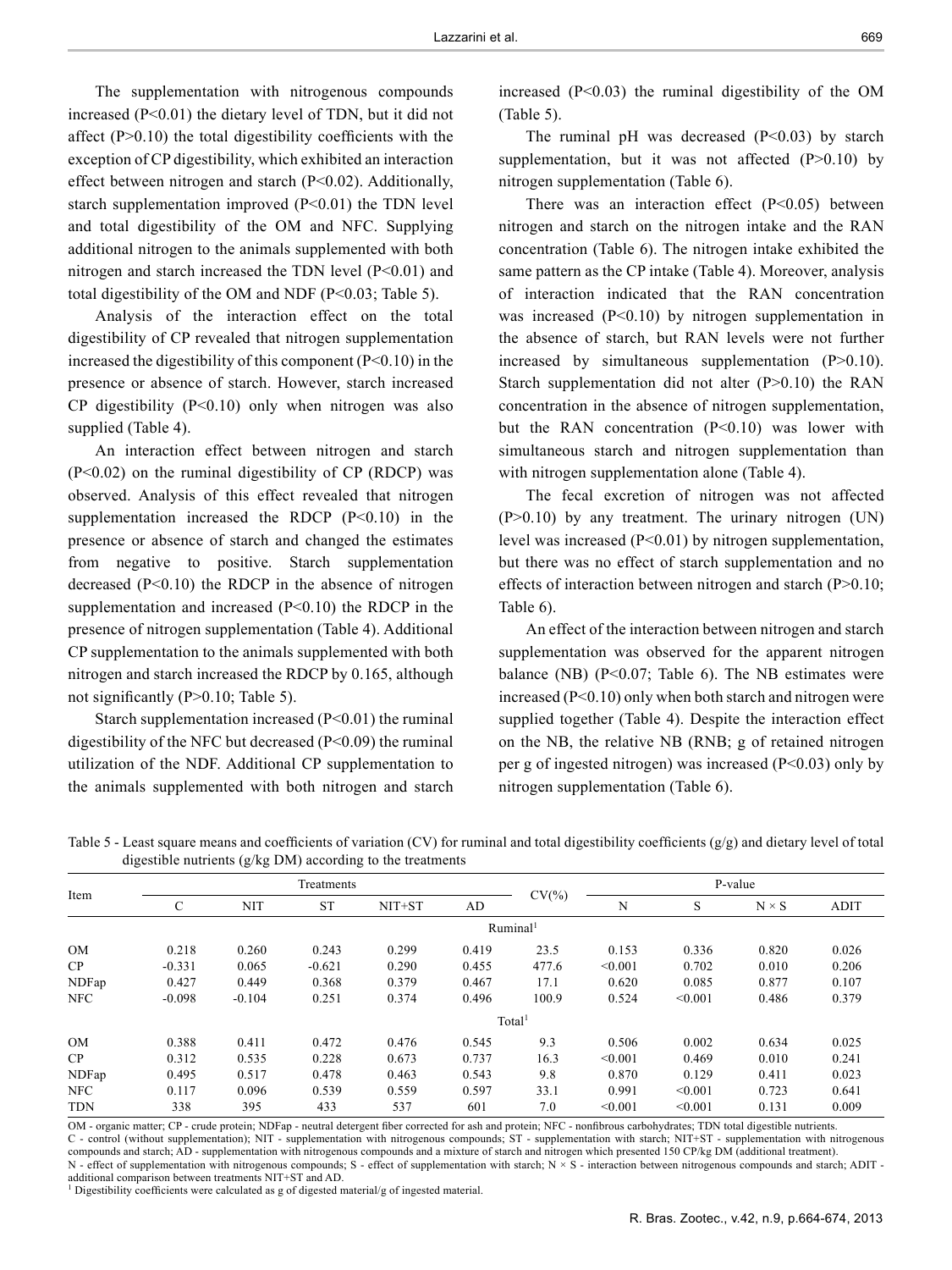An interaction effect between nitrogen and starch supplementation  $(P<0.01)$  was observed on the concentration of serum urea nitrogen (SUN) (Table 6). The SUN concentration was increased  $(P<0.10)$  by supplementation with nitrogenous compounds both in the absence and presence of starch supplementation. The SUN estimates were increased by starch supplementation in the presence of nitrogen supplementation, but they were decreased  $(P<0.10)$  by starch in the absence of nitrogen (Table 4).

The NMIC was not affected  $(P>0.10)$  by nitrogen or starch supplementation. The same pattern was verified for the efficiency of microbial synthesis in the rumen  $(P>0.10)$ , whose average estimate was 127.0 g microbial CP per kg of TDN (Table 6).

Additional CP supplementation to the animals already supplemented with nitrogen and starch increased the nitrogen intake (P<0.02), UN (P<0.01) and NMIC (P<0.09), but did not affect (P>0.10) the other variables presented in Table 6.

The estimates of the common fractional rate of lag and degradation ( $\lambda$ ) were affected by the treatments (P<0.01). The more prominent effect was verified with exclusive starch supplementation, which decreased the  $\lambda$  estimate by 34.6% compared with that of the control. Such effects were reflected in the discrete lag, which was increased by 53% with starch supplementation (Table 7).

#### **Discussion**

Generally, the microbial activity detected on fibrous compounds depends on the nitrogen availability in the rumen. When nitrogen is supplied to animals fed lowquality forage, as is observed during the dry season, there will be an incremental growth of fibrolytic microorganisms that will improve the ruminal degradation of the NDF, the voluntary intake of pasture and the energy extraction from the fibrous carbohydrates of forage (Paulino et al., 2008; Detmann et al., 2010).

Although nitrogen supplementation increased both the pasture and NDF intake by 20%, this effect was not significant (Table 3), which apparently contradicts the assumption presented above.

The results obtained in the tropics demonstrate that the response to an exclusive supplementation with nitrogenous compounds depends on the protein level in the diet. When cattle are fed low-quality forage, voluntary intake and the intake of digested components are stimulated

| Item        |         | Treatments |           |        |       |           |         | P-value |              |             |  |
|-------------|---------|------------|-----------|--------|-------|-----------|---------|---------|--------------|-------------|--|
|             | С       | <b>NIT</b> | <b>ST</b> | NIT+ST | AD    | $CV(\% )$ | N       | S       | $N \times S$ | <b>ADIT</b> |  |
| pH          | 7.36    | 7.36       | 7.21      | 7.28   | 7.23  | 1.4       | 0.542   | 0.026   | 0.542        | 0.533       |  |
| <b>RAN</b>  | 4.46    | 17.13      | 4.06      | 8.32   | 11.91 | 46.5      | 0.001   | 0.033   | 0.048        | 0.247       |  |
| NI          | 91.3    | 158.2      | 90.1      | 213.6  | 267.1 | 17.3      | < 0.001 | 0.049   | 0.042        | 0.017       |  |
| <b>FN</b>   | 61.2    | 73.7       | 68.6      | 68.6   | 71.6  | 22.0      | 0.395   | 0.870   | 0.395        | 0.802       |  |
| <b>UN</b>   | 29.9    | 70.7       | 27.6      | 63.0   | 111.3 | 32.6      | 0.002   | 0.589   | 0.768        | 0.008       |  |
| NB          | 0.1     | 13.8       | $-6.1$    | 69.6   | 86.3  | 116.5     | 0.015   | 0.135   | 0.069        | 0.520       |  |
| <b>RNB</b>  | $-0.03$ | 0.07       | $-0.09$   | 0.33   | 0.35  | 212.3     | 0.029   | 0.319   | 0.134        | 0.946       |  |
| <b>SUN</b>  | 13.7    | 20.1       | 6.4       | 26.2   | 24.2  | 25.3      | < 0.001 | 0.773   | 0.007        | 0.578       |  |
| <b>NMIC</b> | 49.2    | 67.5       | 62.4      | 75.6   | 108.8 | 30.7      | 0.159   | 0.326   | 0.809        | 0.080       |  |
| <b>EFM</b>  | 137.9   | 144.5      | 118.5     | 120.4  | 113.7 | 36.4      | 0.853   | 0.355   | 0.919        | 0.859       |  |

Table 6 - Least square means and coefficients of variation (CV) for ruminal pH and other variables according to the treatments

RAN - rumen-ammonia nitrogen concentration (mg/dL); NI - nitrogen intake (g/d); FN - fecal nitrogen (g/d); UN - urinary nitrogen (g/d); NB - apparent nitrogen balance (g/d); RNB - relative nitrogen balance (g/g NI), SUN serum urea nitrogen (mg/dL); NMIC - ruminal production of microbial nitrogenous compounds (g/d); EFM - efficiency of microbial synthesis (g of microbial CP per kg TDN).

C - control (without supplementation); NIT - supplementation with nitrogenous compounds; ST - supplementation with starch; NIT+ST - supplementation with nitrogenous compounds and starch; AD - supplementation with nitrogenous compounds and a mixture of starch and nitrogen which presented 150 CP/kg DM (additional treatment). N - effect of supplementation with nitrogenous compounds; S - effect of supplementation with starch; N × S - interaction between nitrogenous compounds and starch; ADIT additional comparison between treatments NIT+ST and AD.

Table 7 - Estimates common rate of ruminal lag and degradation of neutral detergent fiber  $(\lambda, \text{ in } h^{-1})$  and discrete lag for fiber degradation (LAG, in hours) according to the treatments

|          | Treatments        |                   |                   |                   |                       |         |  |  |
|----------|-------------------|-------------------|-------------------|-------------------|-----------------------|---------|--|--|
| Contrast | Control           | Nitrogen          | Starch            | Nitrogen + Starch | Additional supplement | P-value |  |  |
|          | $0.060 \pm 0.005$ | $0.068 \pm 0.007$ | $0.040 \pm 0.004$ | $0.060 \pm 0.006$ | $0.054 \pm 0.006$     | 0.008   |  |  |
| LAG      | 4.64              | 4.16(89.7)        | 7.10(153.0)       | 4.70(101.3)       | 5.19(111.9)           | -       |  |  |

C - control (without supplementation); NIT - supplementation with nitrogenous compounds; ST - supplementation with starch; NIT+ST - supplementation with nitrogenous compounds and starch; AD - supplementation with nitrogenous compounds and a mixture of starch and nitrogen which presented 150 CP/kg DM (additional treatment). Values between parentheses represent the relative value (%) as basis of control treatment (without supplementation).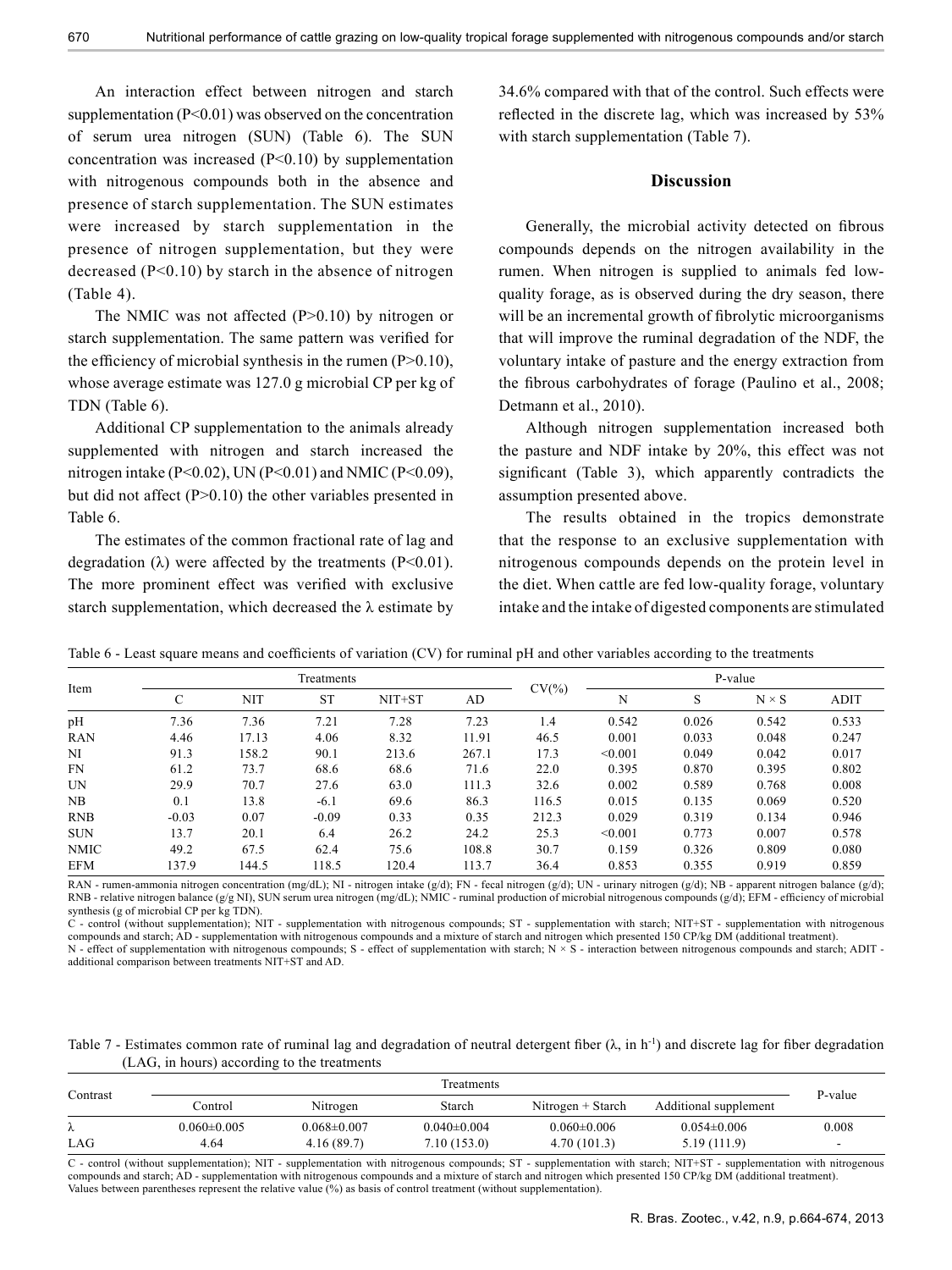by nitrogen supplementation until the diet presents a CP content of 80–100 g/kg DM (Lazzarini, 2007; Figueiras, 2008; Detmann et al., 2010; Sampaio et al., 2010). From this, the response to nitrogen supplementation would be not evident on intake, and the loss of nitrogenous compounds would become more prominent (Detmann et al., 2009). This pattern is corroborated by the increase in UN and SUN upon nitrogen supplementation (Tables 4 and 6).

The basal forage used in this study presented an average CP content of 82.4 g/kg DM (Table 1), which is close to the previously described CP levels. The RAN concentration in animals without supplementation was lower than the minimal concentration required for a proper fibrolytic activity in the rumen (8 mg/dL; Detmann et al., 2009). However, the stimulation of fiber degradation caused by supplementation with nitrogenous compounds could be considered low because the λ estimate was increased only by 0.008 (Table 7), which did not cause an alteration in the ruminal digestibility of the NDF (Table 5).

The elevated TDN level caused by nitrogen supplementation (Table 5) appears to reflect increases in CP digestibility rather than better NDF utilization. This pattern is reinforced when we consider that supplementation with nitrogenous compounds increased the TDN intake but not the DNDF intake (Table 3). This also supports the fact that the animals supplemented with nitrogenous compounds did not present any increase in the NB (Table 6). It must be emphasized that nitrogen retention depends on the availability of energy in the metabolism (Lee et al., 1987; Schroeder & Titgemeyer, 2008).

Figueiras (2008) developed a study under similar conditions and observed that supplementation with nitrogenous compounds increased the voluntary intake and ruminal digestibility of the NDF. However, the basal forage evaluated by those authors presented a CP content lower than that observed in this study (75.5 g/kg DM).

It was expected that starch supplementation for animals fed tropical forage could decrease the voluntary intake as observed by Costa (2009) and Souza et al. (2010). Non-fibrous carbohydrate supplementation can indirectly affect the fill effect of the diet by modifying the mass of non-degraded residues in the rumen as a reflex to alterations in fiber degradation and passage (Dixon & Stockdale, 1999). This pattern was partially observed in this study because starch supplementation decreased the degradation rate of the NDF, increased the lag time for fiber degradation (Table 7) and decreased the ruminal digestibility of the NDF despite an absence of negative effects on the total digestibility of the NDF (Table 5). This behavior corroborates previous reports

concerning the negative effects of NFC on the activity of fibrolytic enzymes (Bowman et al., 2004).

However, starch supplementation did not decrease the NDF or the pasture intake (Table 3), even though the ruminal degradation of the NDF decreased (Tables 5 and 7). This result implies that a substitutive effect on the pasture intake did not occur upon starch supplementation. When ruminant animals are fed low-quality forage, the substitution of forage by grain (or NFC supplements) is typically reduced compared with that observed for animals fed high-quality forage (Minson, 1990; Dixon & Stockdale, 1999). The substitutive effect becomes lower as the forage availability decreases because the pasture conditions necessary to propitiate the maximal intake were not attained (Minson, 1990). The average forage availability in this study (2.8 t of DM/ha) can be considered low. The low quality and availability of the forage appear to support the absence of a substitutive effect on the voluntary pasture intake when starch was supplied (Table 3). The average NDF intake observed in this study was 10.8 g/kg BW, which is low compared with those observed by other authors during the dry season (Moraes, 2006; Figueiras, 2008), and this finding reinforces the concept that the pasture intake was not optimized.

Despite the decrease in NDF utilization in the rumen, starch supplementation improved the dietary level and intake of TDN (Tables 3 and 5). This improvement appears to be a direct result of the increase in intake (Table 3) and total digestibility (Table 5) of NFC. The apparent digestibility of the nonfibrous components of the diet is proportional to their intake (Van Soest, 1994). Therefore, this statement may support the improvement in NFC digestibility upon starch supplementation.

However, despite the increase in TDN intake, starch supplementation alone did not improve nitrogen retention by the animals (Table 7). Similar to previously presented arguments, an increase in available energy may not reflect an improvement in body tissue synthesis if there are limitations on the metabolic availability of nitrogenous compounds (Schroeder & Titgemeyer, 2008).

The main effect of supplementation in this work is associated with the interaction effects between starch and nitrogenous compounds on the NB (Table 4). It was observed that only simultaneous starch and nitrogen supplementation could improve the retention of nitrogen by the body. Under productive conditions, this pattern would cause improvements in body weight gain. The RNB presented a similar pattern, although without a significant effect (P>0.10), with the highest value obtained upon simultaneous starch and nitrogen supplementation (Table 6).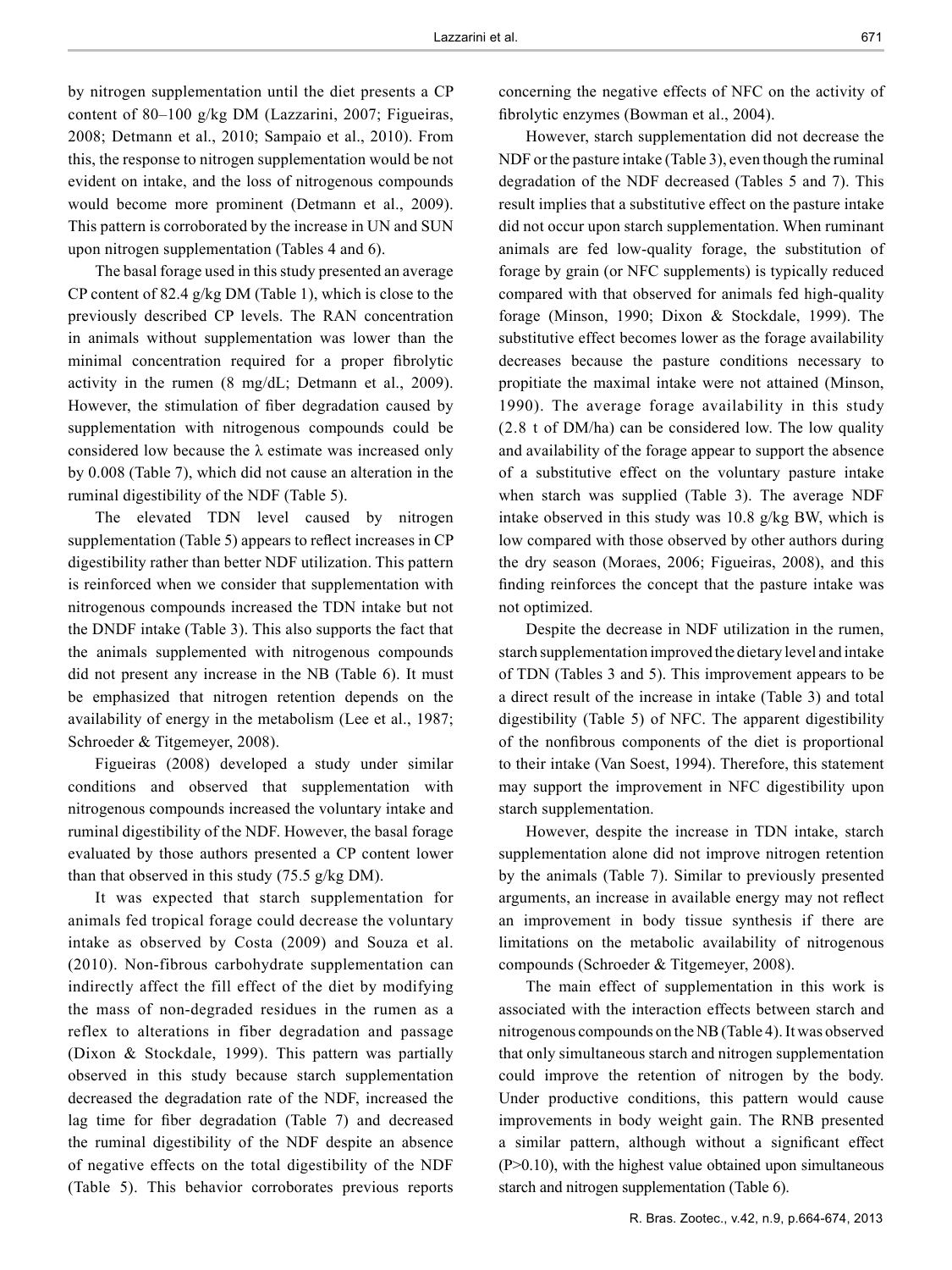The NB and RNB can be associated with the patterns of other variables. Supplementation with starch and/or nitrogenous compounds did not affect the NMIC (Table 6), which is the main source of metabolizable protein (MP) for animals fed forage-based diets. In these circumstances, considering the MP as a direct source for body nitrogen accretion, the interactive effect between starch and nitrogenous compounds on the NB appears to represent an improvement in the efficiency of the utilization of MP into net protein rather than an increase in the MP supply.

According to Detmann et al. (2010), the supply of nitrogenous compounds in the rumen may increase the microbial growth on fiber, but it did not necessarily imply a significant increase in the microbial flow to the small intestine as was verified in the tropics by several authors (Lazzarini, 2007; Figueiras, 2008; Costa, 2009; Souza et al., 2010). In addition, Souza et al. (2010) reported that the effects of supplemental nitrogen and carbohydrates are interactive with regard to nitrogen assimilation. Both arguments appear to corroborate the results observed here concerning the NMIC (Table 6) and NB (Table 7).

When the control treatment was evaluated, there was no nitrogen retention by the animals despite the similar NMIC production to that of the supplemented animals (Table 6). The RDCP in the control group was negative, which indicates that the nitrogen flow in the abomasum was lower than the nitrogen intake. The rumen was under a negative nitrogen balance, and a significant amount of nitrogenous compounds was provided through urea recycling.

Among the several mechanisms involved in the regulation of urea transference to the rumen, the RAN concentration must be highlighted (Huntington & Arquibeque, 2000; Marini & Van Amburgh, 2003). Animals with low RAN concentrations will present a higher urea transference rate from the blood to the rumen. According to Kennedy & Milligan (1978), the highest urea transference to the rumen in cattle would be obtained under RAN concentrations of approximately 5–8 mg/dL. Considering the RAN concentration in the nonsupplemented animals (4.46 mg/dL), it is speculated that the MP could be carried to the liver for urea synthesis and recycled to the rumen instead of being deposited in tissues in the body. This result would be a possible mechanism to sustain RAN levels and microbial activity in the rumen (Costa, 2009; Detmann et al., 2010; Rufino, 2011).

When supplemental nitrogen was supplied, the demand for recycled urea in the rumen would decrease because the RAN concentration increased (17.13 mg/dL). This result caused a positive RDCP in the animals supplemented with nitrogenous compounds (Table 4). However, there was no

improvement in the NB compared with that of the nonsupplemented animals (Table 7).

In ruminant animals, the efficiency of body protein accretion depends on the energy availability as well as the efficiency of metabolizable energy utilization depends on the availability of amino acids (Scales et al., 1974; Schroeder & Titgemeyer, 2008). Nevertheless, nitrogenous compound supplementation reduced the demand for urea in the rumen, but MP would not be retained in the body, due to an inadequate metabolizable energy supply. The relative excess of MP in relation to the available energy would be eliminated, which will increase urinary losses, such as those verified in this study (Table 6).

Exclusive starch supplementation presented a pattern similar to that observed in the control group with a low RAN concentration and a negative RDCP (Table 4). However, in these circumstances, the requirement of the rumen for urea can be increased due to the higher level of degraded OM in the rumen (Kennedy et al., 1981) caused by the starch. This statement is supported by the lower RDCP of the animals supplemented with starch compared with that of the control animals (Table 4). The increase in energy intake caused by starch supplementation (Table 3) did not improve the NB (Table 4), possibly because there was a restriction on MP availability. This pattern appears to lead to an elimination of surplus energy through futile metabolic pathways (Poppi & McLennan, 1995).

When both types of supplements were supplied together, the constraints presented above would not be observed because nitrogen supplementation increases the RAN concentration (Table 4) and decreases the displacement of MP for urea recycling to the rumen. Starch supplementation provides energy (Table 3) for MP retention in the body and increases the NB (Table 7), thereby confirming that accretion by body tissues is an interactive process where both the efficiencies of energy and the MP utilization are interrelated (Schroeder & Titgemeyer, 2008).

The additional treatment was included in this experiment to evaluate whether additional nitrogen supplementation could improve the nutritional performance of animals supplemented with both starch and nitrogenous compounds (Table 2).

The inclusion of rapidly fermentable carbohydrates in the diet can favor the growth of NFC-fermenting bacteria to the detriment of fibrolytic bacteria (Carvalho, 2009). This event is called "carbohydrate effect," and it increases the competition for essential nutrients between the groups of bacterial species. This competition can compromise the utilization of insoluble fiber by fibrolytic bacteria, which present a lower growth rate and, consequently, a lower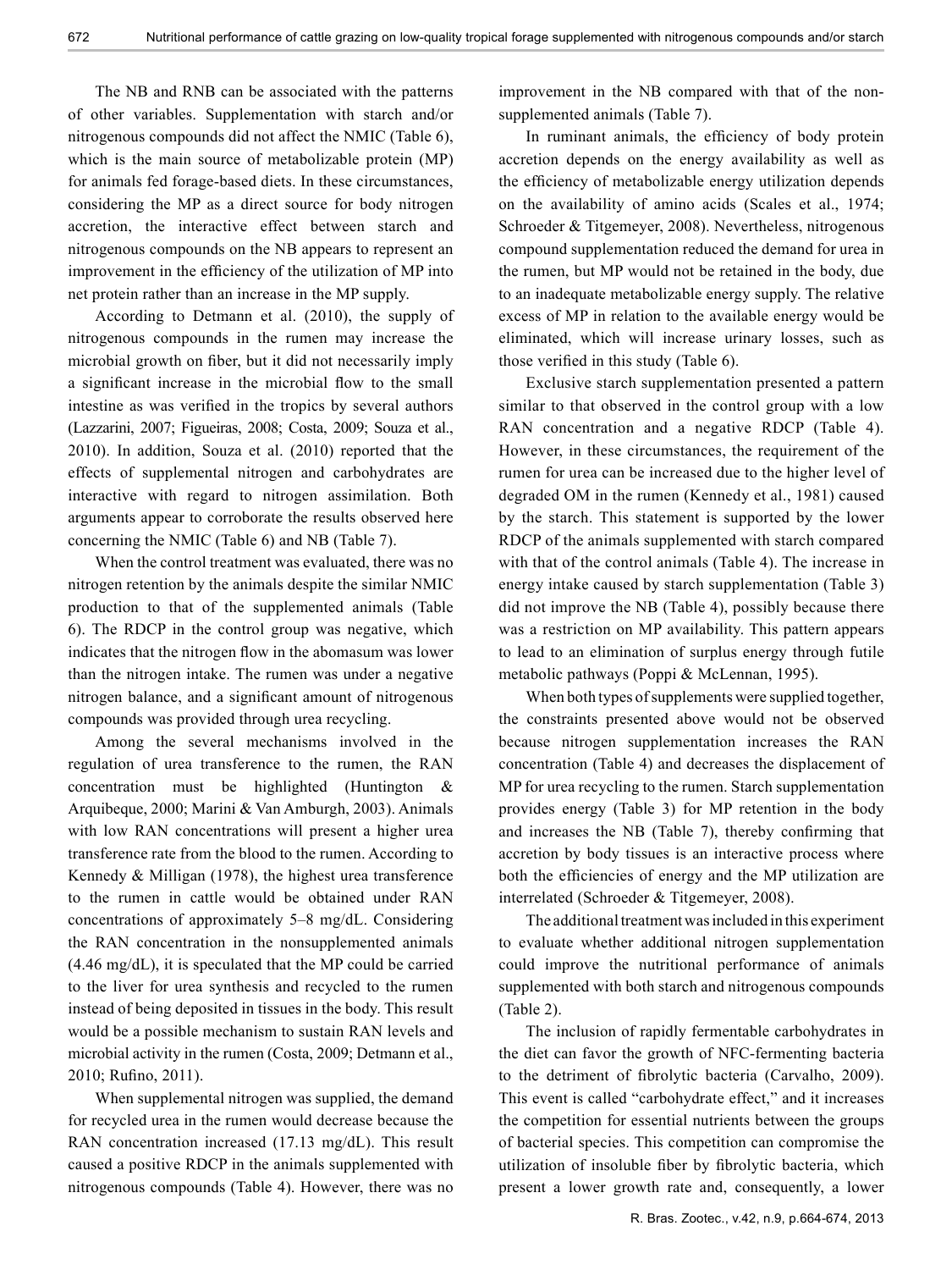capacity of competition for nutrients than non-fibrolytic bacteria (Costa, 2006; Carvalho, 2009).

The carbohydrate effect was verified in this study by considering that starch supplementation decreased the ruminal digestibility (Table 5) and degradability (Table 7) of NDF. However, when both types of supplements were supplied together, the negative effect of starch reduced the carbohydrate effect (Table 7). Although without significance  $(P<0.11)$ , additional CP supplementation to the animals supplemented with both nitrogen and starch increased the ruminal digestibility of the NDF by 0.088 (Table 5), which reflected an increase in both the dietary level (Table 5) and intake (Table 3) of the TDN. This finding indicates that the benefits of simultaneous supplementation with starch and nitrogen on nitrogen retention in the body (Table 6) could be further improved by alterations in the composition of the supplements and the resulting effects on other parameters, such as energy extraction from the NDF.

The difference between the treatments involving both starch and nitrogen supplementation with regard to the degradation rate of NDF was not evident (Table 7). Despite this fact, additional CP supplementation increased NMIC production (Table 6), which appears to indicate a decrease in competition between the fibrolytic and nonfibrolytic species in the rumen. In this case, although without significance (P>0.10), the higher MP supply from the NMIC increased the estimate of the NB by 24% compared with that of the animals supplemented with both starch and nitrogenous compounds.

According to Detmann et al. (2010), cattle production on pasture should be optimized when the effects of interaction between the basal forage and the supplements are maximized if the interaction effects are beneficial or minimized if the interaction effects are detrimental. By adapting that statement to the conditions of this work, we can affirm that the supplements given to grazing cattle during the dry season must be formulated to maximize the benefits of the interaction effect of the forage and the supplemental protein and energy to increase the nitrogen accretion and the weight gain of the animals. On the other hand, the composition of the supplements can also be manipulated to minimize some of the detrimental effects of supplementation on forage utilization (e.g., decreasing competition between fibrolytic and nonfibrolytic microbial species).

## **Conclusions**

Supplementation with both starch and nitrogenous compounds to cattle grazing on low-quality tropical forage is characterized by an interactive effect that increases nitrogen retention by the animals.

#### **References**

- BARBOSA, A.M.; VALADARES, R.F.D.; VALADARES FILHO, S.C. et al. Endogenous fraction and urinary recovery of purine derivatives obtained by different methods in Nellore cattle. **Journal of Animal Science**, v.89, p.510-519, 2011.
- BOWMAN, J.G.P.; SOWELL, B.F.; SURBER, L.M.M. et al. Nonstructural carbohydrate supplementation of yearling heifers and range beef cows. **Journal of Animal Science**, v.82, p.2724-2733, 2004.
- CARVALHO, I.P.C. **Avaliação causal do "efeito proteína" sobre a atividade microbiana em substratos fibrosos insolúveis**. 2009. 35f. Dissertação (Mestrado em Zootecnia) - Universidade Federal de Viçosa, Viçosa, MG.
- CASALI, A.O. **Procedimentos metodológicos** *in situ* **na avaliação do teor de compostos indigestíveis em alimentos e fezes de bovinos**. 2006. 47f. Dissertação (Mestrado em Zootecnia) - Universidade Federal de Viçosa, Viçosa, MG.
- CHEN, X.B.; GOMES, M.J. **Estimation of microbial protein supply to sheep and cattle basid on urinary excretion of purine derivatives - an overview of the technical details**. Aberdeen: Rowett Research Institute, 1992. 21p.
- CHIZZOTTI, M.L.; VALADARES FILHO, S.C.; VALADARES, R.F.D. et al. Consumo, digestibilidade e excreção de uréia e derivados de purinas em novilhas de diferentes pesos. **Revista Brasileira de Zootecnia**, v.35, p.1813-1821, 2006.
- COSTA, V.A.C. **Dinâmica de degradação** *in vitro* **da fibra em detergente neutro de forragens tropicais em função de suplementação protéica e/ou energética**. 2006. 52f. Dissertação (Mestrado em Zootecnia) - Universidade Federal de Viçosa, Viçosa, MG.
- COSTA, V.A.C. **Desempenho nutricional de bovinos em pastejo durante o período das águas com suplementação protéica ou protéico-energética**. 2009. 90f. Tese (Doutorado em Zootecnia) - Universidade Federal de Viçosa, Viçosa, MG.
- DETMANN, E.; VALADARES FILHO, S.C. On the estimation of non-fibrous carbohydrates in feeds and diets. **Arquivo Brasileiro de Medicina Veterinária e Zootcnia**, v.62, p.980-984, 2010.
- DETMANN, E.; PAULINO, M.F.; VALADARES FILHO, S.C. Avaliação nutricional de alimentos ou de dietas? Uma abordagem conceitual. In: SIMPÓSIO DE PRODUÇÃO DE GADO DE CORTE, 6., 2008, Viçosa, MG. **Anais…** Viçosa, MG: DZO-UFV, 2008. p.21-52.
- DETMANN, E.; PAULINO, M.F.; MANTOVANI, H.C. et al. Parameterization of ruminal fiber degradation in low- quality tropical forage using Michaelis-Menten kinetics. **Livestock Science**, v.126, p.136-146, 2009.
- DETMANN, E.; PAULINO, M.F.; VALADARES FILHO, S.C. Otimização do uso de recursos forrageiros basais. In: SIMPÓSIO DE PRODUÇÃO DE GADO DE CORTE, 7., 2010, Viçosa, MG. **Anais...** Viçosa, MG: DZO-UFV, 2010. p.191-240.
- DETMANN, E.; SOUZA, M.A.; VALADARES FILHO, S.C. et al. (Eds.) **Métodos para análise de alimentos**. Instituto Nacional de Ciência e Tecnologia de Ciência Animal. Visconde do Rio Branco: Suprema, 2012. 214p.
- DIXON, R.M.; STOCKDALE, C.R. Associative effects between forages and grains: consequences for feed utilization. **Australian Journal of Agricultural Research**, v.50, p.757-73, 1999.
- EL-SHAZLY, K.; DEHORITY, B.A.; JOHSON, R.R. Effect of starch on the digestion of cellulose *in vitro* and *in vivo* by rumen microorganisms. **Journal of Animal Science**, v.20, p.268-276, 1961.
- FIGUEIRAS, J.F. **Consumo e digestibilidade em bovinos em pastejo com forragem tropical de baixa qualidade recebendo níveis crescentes de compostos nitrogenados suplementares**.